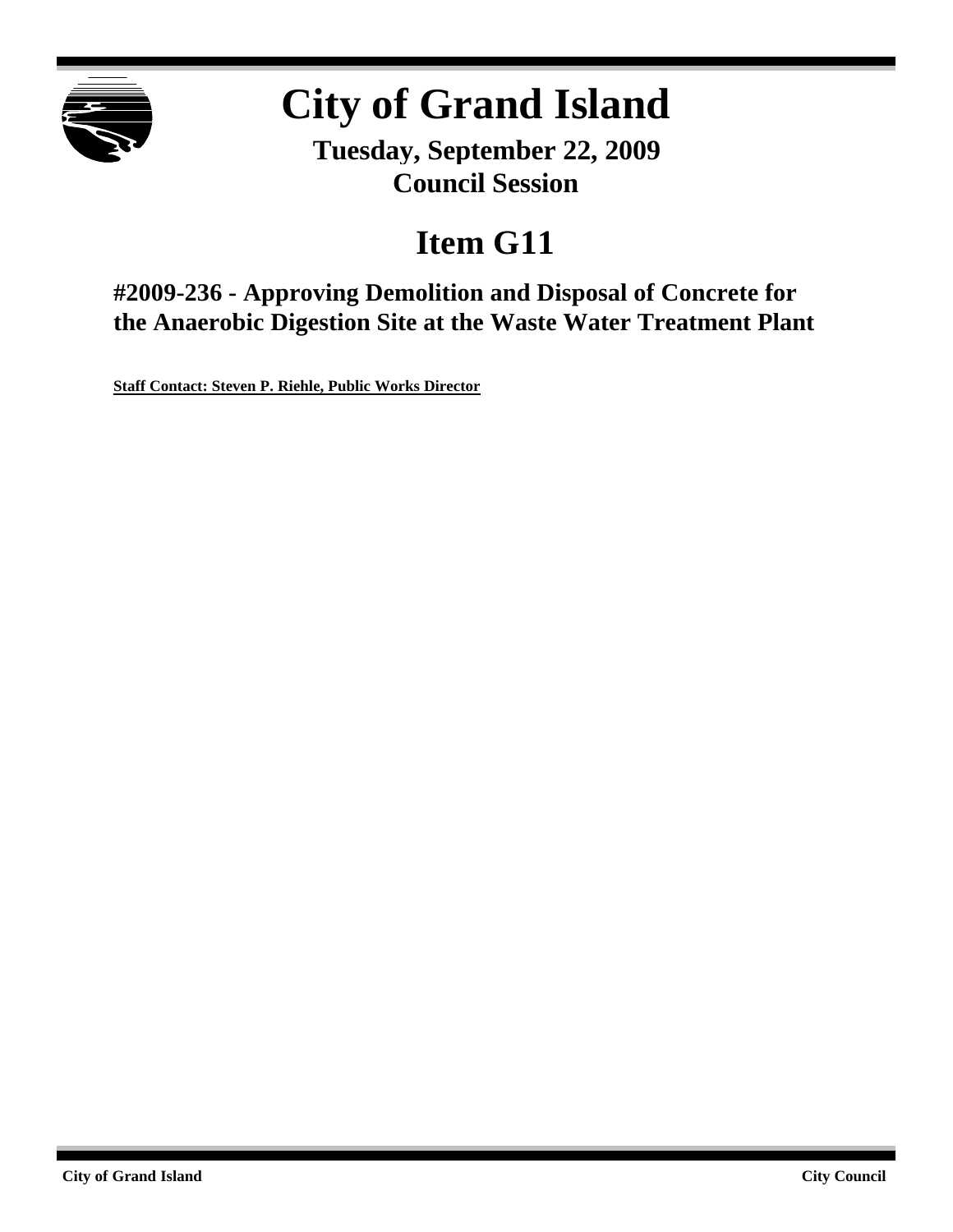# **Council Agenda Memo**

| From:                          | Steven P. Riehle, Public Works Director                                                                                                      |  |
|--------------------------------|----------------------------------------------------------------------------------------------------------------------------------------------|--|
| <b>Meeting:</b>                | September 22, 2009                                                                                                                           |  |
| Subject:                       | Approving Bid Award for Demolition and Disposal of<br>Concrete for the Anaerobic Digestion Site at the Waste<br><b>Water Treatment Plant</b> |  |
| <b>Item <math>\#</math>'s:</b> | $G-11$                                                                                                                                       |  |
| $Presenter(s):$                | Steven P. Riehle, Public Works Director                                                                                                      |  |

## **Background**

On August 26, 2009 an Advertisement to Bidders for Demolition and Disposal of Concrete for the Anaerobic Digestion Site was published in the Grand Island Daily Independent.

#### **Discussion**

Bids were received and opened at City Hall and the following 6 bidders responded:

| <b>Bidder</b>                     | <i>Exceptions</i> | <b>Bid Price</b> |
|-----------------------------------|-------------------|------------------|
|                                   |                   |                  |
| Hooker Brothers Construction Co.  | None              | \$31,500.00      |
|                                   |                   |                  |
| Dobesh Land Leveling              | None              | \$45,640.00      |
|                                   |                   |                  |
| O'Neill Transportation $&$ Equip. | None              | \$65,000.00      |
|                                   |                   |                  |
| Anderson Excavating Co.           | None              | \$132,613.00     |
|                                   |                   |                  |
| Judds Bros. Construction Co.      | None              | \$133,125.00     |
|                                   |                   |                  |
| <b>MWE Services</b>               | None              | \$220,400.00     |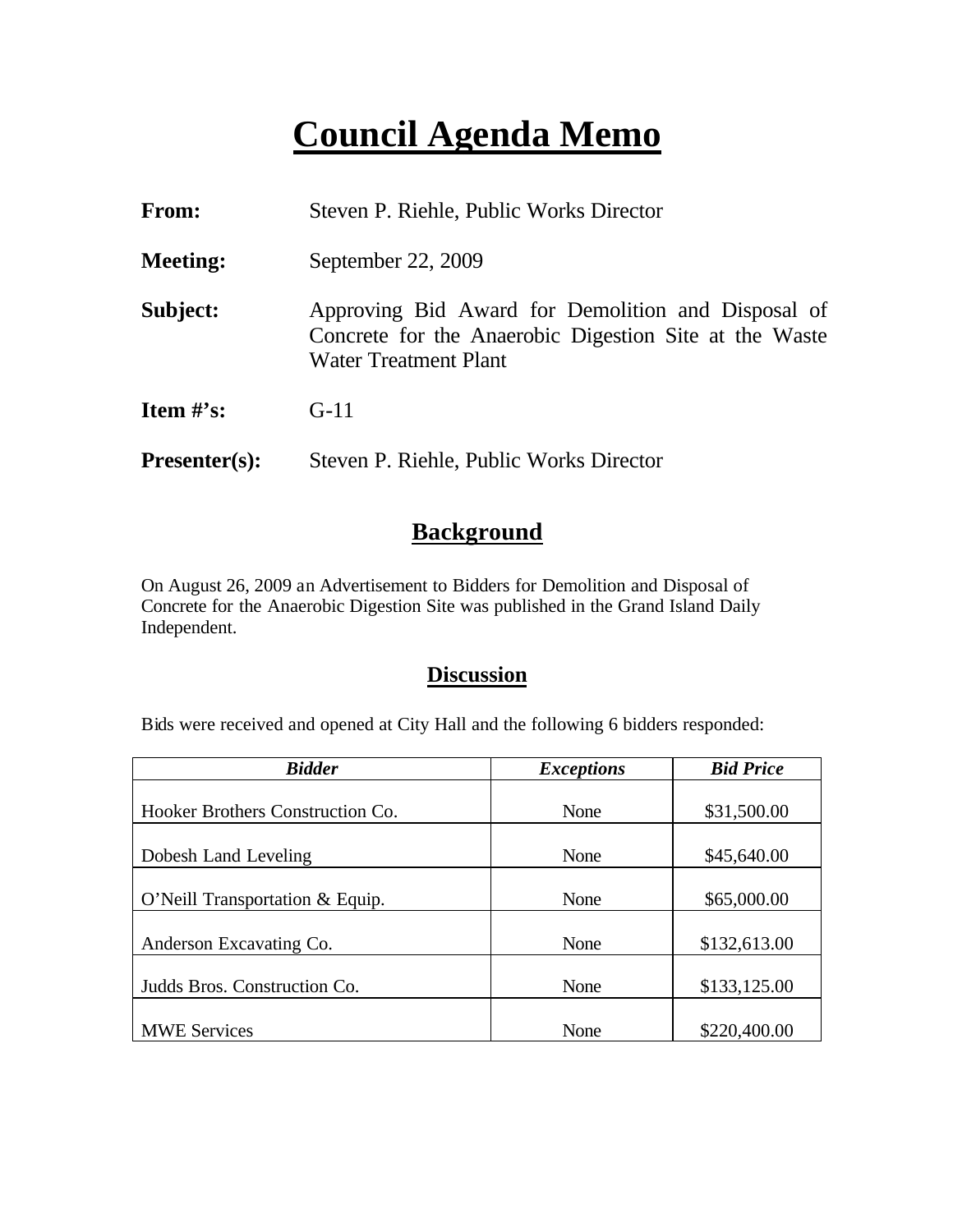Hooker Brothers Construction Co. of Grand Island, Nebraska submitted a bid in accordance with the terms of the advertisement of bids and plans and specifications and all other statutory requirements contained therein.

### **Alternatives**

It appears that the Council has the following alternatives concerning the issue at hand. The Council may:

- 1. Move to approve a resolution authorizing the Mayor to approve and execute the contract with Hooker Brothers Construction Co. of Grand Island, Nebraska on behalf of the City of Grand Island.
- 2. Refer the issue to a Committee.
- 3. Postpone the issue to future date.
- 4. Take no action on the issue.

#### **Recommendation**

Public Works Administration recommends that the Council approve the bid award to Hooker Brothers Construction Co. of Grand Island, Nebraska in the amount of \$31,500.00.

### **Sample Motion**

Move to approve the bid award.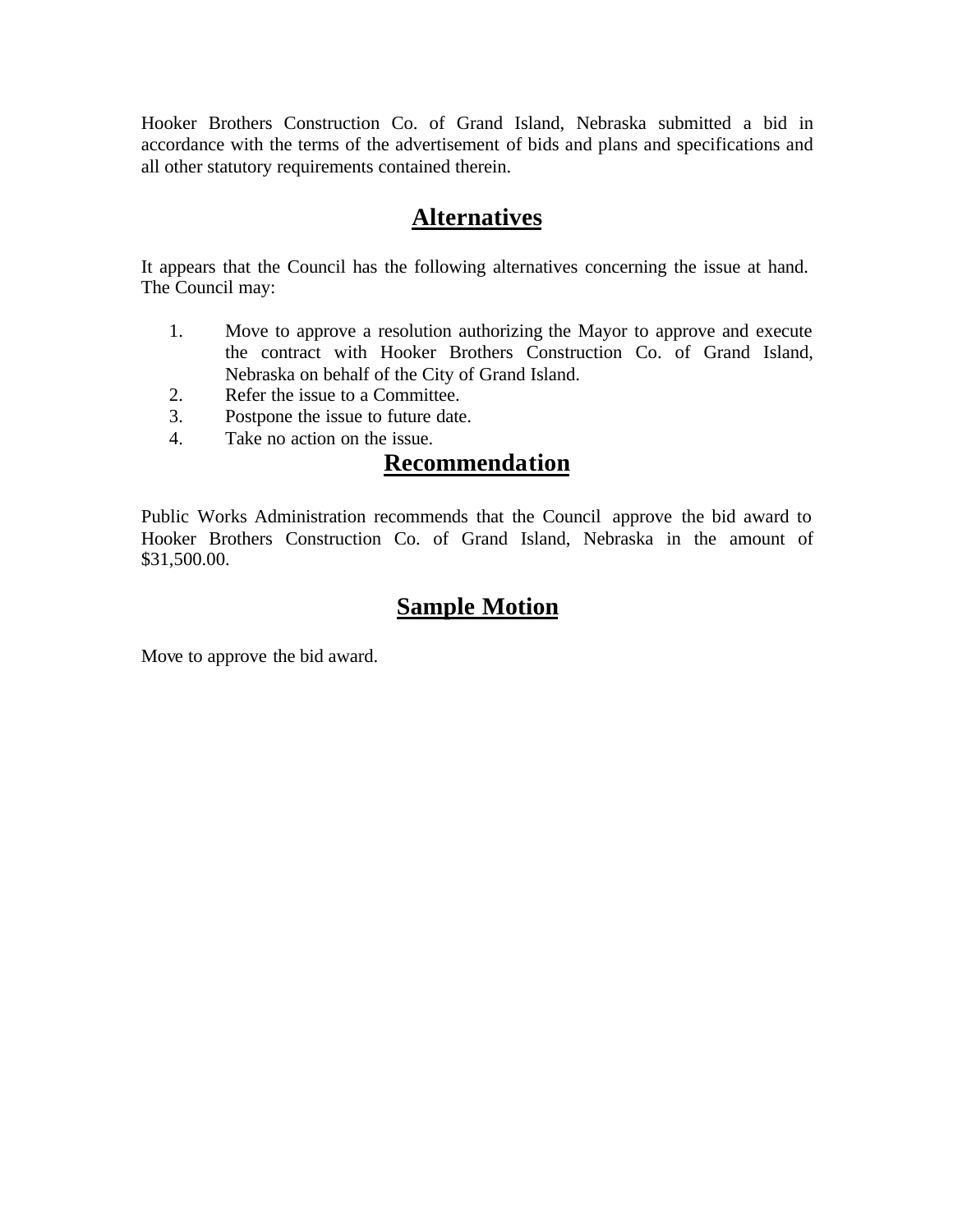#### *Purchasing Division of Legal Department* **INTEROFFICE MEMORANDUM**



Wes Nespor, Purchasing Agent

*Working Together for a Better Tomorrow, Today*

#### **BID OPENING**

**BID OPENING DATE: September 9, 2009 at 11:00 a.m.**

**FOR: Demolition & Disposal of Concrete for Anaerobic Digestion Site**

**DEPARTMENT: Public Works**

**ESTIMATE: \$100,000.00**

**FUND/ACCOUNT: 5300054-85213-53045**

**PUBLICATION DATE: August 26, 2009**

**NO. POTENTIAL BIDDERS: 6**

#### **SUMMARY**

| <b>Bidder:</b>     | <b>Dobesh Land Leveling</b> | <b>MWE Services</b> |
|--------------------|-----------------------------|---------------------|
|                    | <b>Grand Island, NE</b>     | Lincoln, NE         |
| <b>Exceptions:</b> | <b>None</b>                 | <b>None</b>         |
| <b>Bid Price:</b>  | \$45,640.00                 | \$220,400.00        |

| <b>Bidder:</b>     | <b>Anderson Excavating Co.</b> | <b>Hooker Brothers Construction Co.</b> |
|--------------------|--------------------------------|-----------------------------------------|
|                    | Omaha, NE                      | <b>Grand Island, NE</b>                 |
| <b>Exceptions:</b> | <b>None</b>                    | <b>None</b>                             |
| <b>Bid Price:</b>  | \$132,613.00                   | \$31,500.00                             |
|                    |                                |                                         |
|                    |                                |                                         |

| <b>Judds Bros. Construction Co.</b> | O'Neill Transportation & Equip. |
|-------------------------------------|---------------------------------|
| Lincoln, NE                         | <b>Grand Island, NE</b>         |
| None                                | <b>None</b>                     |
| \$133,125.00                        | \$65,000.00                     |
|                                     |                                 |

cc: Steve Riehle, Public Works Director Catrina DeLosh, PW Admin. Assist. Dale Shotkoski, City Attorney Wes Nespor, Purchasing Agent

Jeff Pederson, City Administrator John Henderson, WWTP Sup.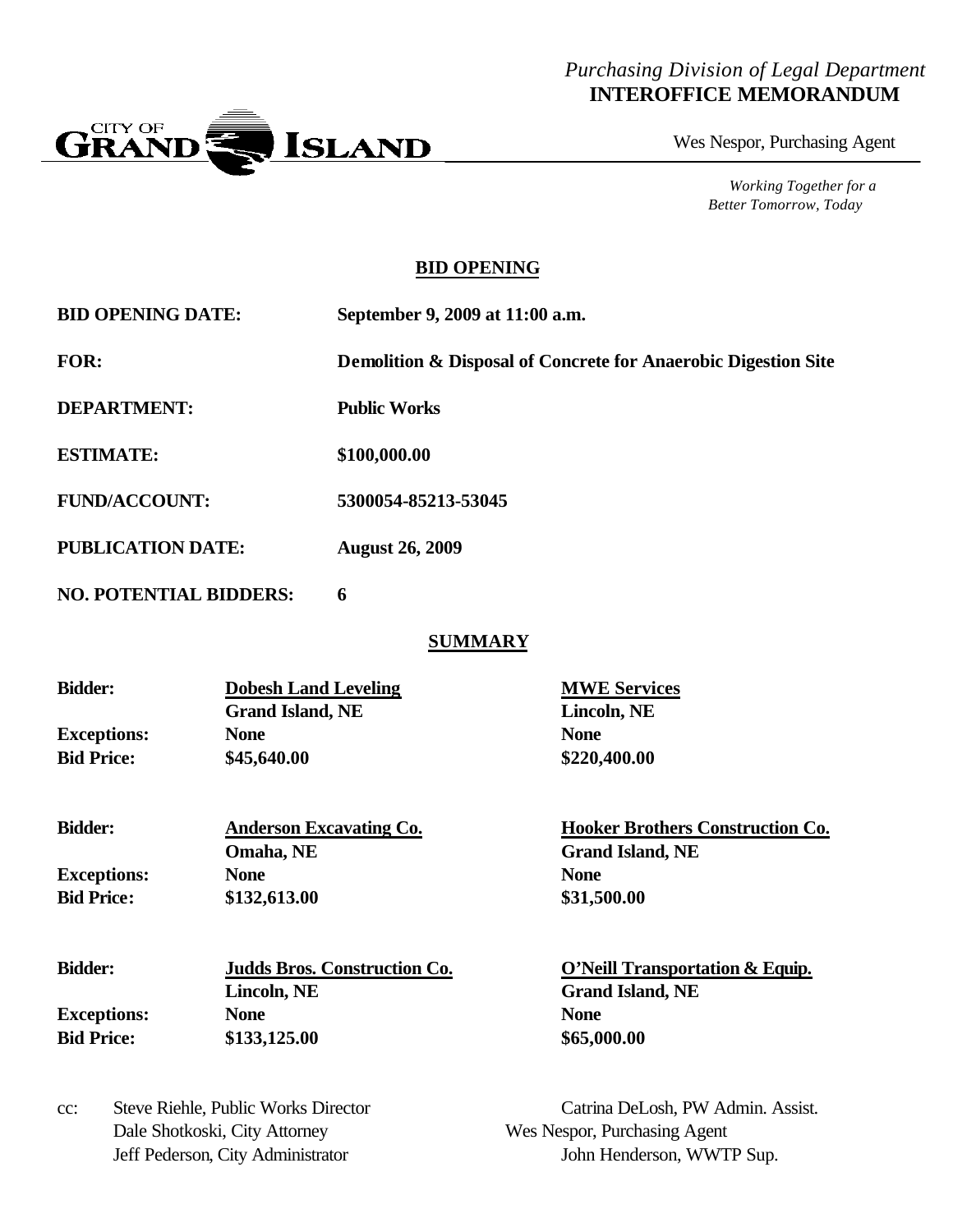**P1364**